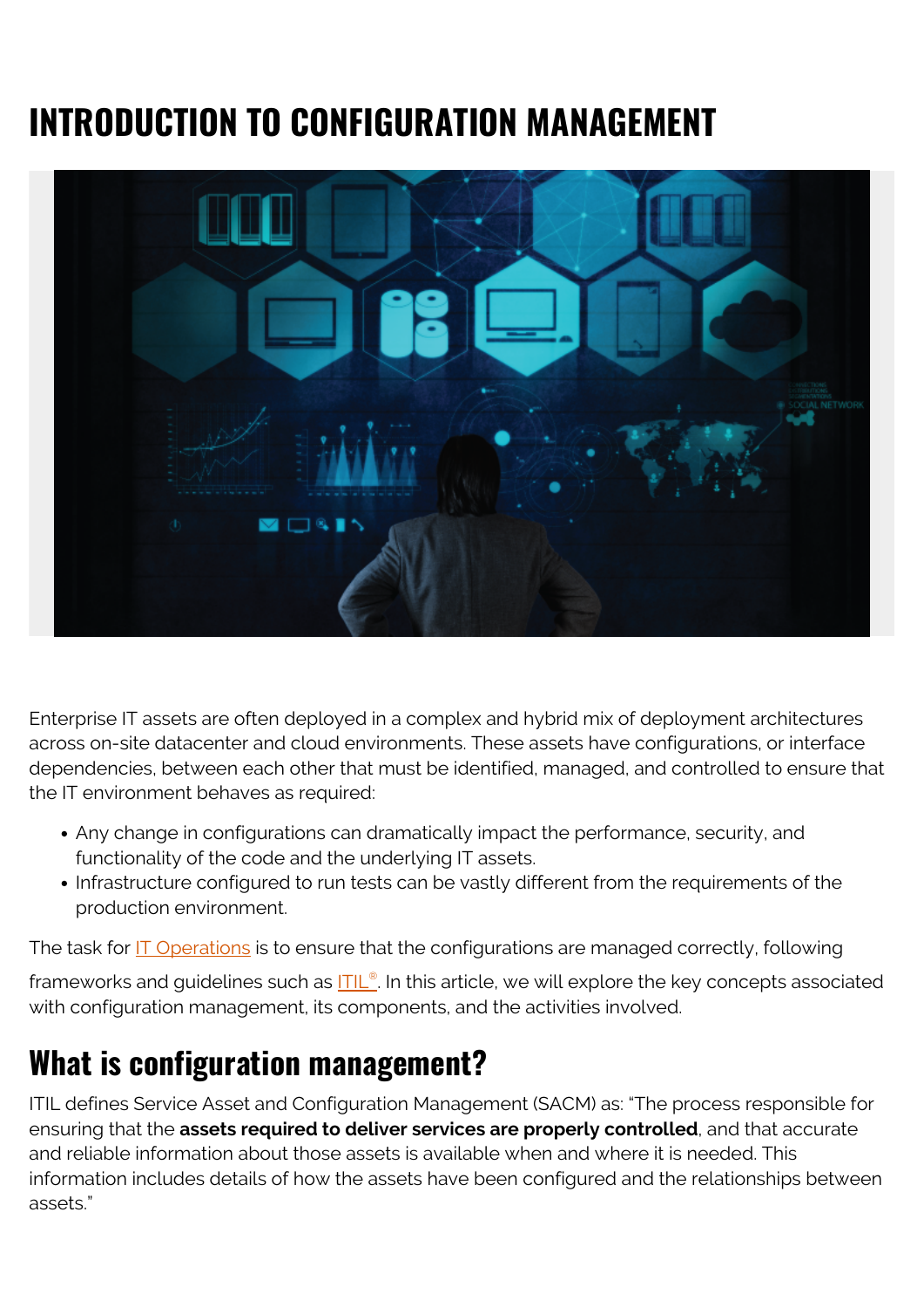Configuration management can also be described as activities associated with a technology platform that automates this process at scale.

A good example is **DevOps** environments where a mix of hybrid and multi-cloud services and assets are employed: companies use a Configuration Management System (CMS) to identify configuration states, control the changes, and audit the process for compliance and validation. A comprehensive CMS solution will ensure that the configurations are accurately identified, tracked, managed, and controlled across different [SDLC](https://blogs.bmc.com/blogs/sdlc-software-development-lifecycle/) stages, projects, and even the involved organizational departments.

#### **Components of configuration management**

According to ITIL, [service assets and configuration management](https://blogs.bmc.com/blogs/asset-management-vs-configuration-management/) are closely associated and encompass all components, products, and services that must be managed from their inception to retirement.

IT professionals involved with Configuration Management will repeatedly come across the following key concepts:

- **Configuration model**: A tool that consolidates interactions between dependent components and service assets that must be managed and controlled. The model connects these components, evaluating infrastructure changes and causes of incidents.
- **[Configuration item](https://blogs.bmc.com/blogs/ci-configuration-item/) (CI)**: Any infrastructure or service component that requires management in order to enable an IT service. A CI can be a fundamental structural unit in a CMS that can be managed and modified independently of other components in the IT environment. Examples range from documents and models to hardware assets and software components.
- **Configuration records**: A set of records describing CI attributes and relationships.
- **[Configuration management database](https://blogs.bmc.com/blogs/what-is-a-cmdb-and-how-to-optimize-it-for-service-delivery/) (CMDB)**: A database that stores configurations records, including relationships between the configuration items.
- **Service asset**: Resources that enable the delivery of an IT service. These can include the services provided by third-party vendors or the overall capability of an organization to address IT and security incidents. Therefore, service assets are not necessarily manageable by the organization, but the information about their *state* can support critical decisions related to [IT](https://blogs.bmc.com/blogs/itil-service-delivery/) [service delivery](https://blogs.bmc.com/blogs/itil-service-delivery/).
- **Definitive management library (DML):** A protected library containing authorized versions of configuration items as well as master copies of controlled software and documentation. The DML also defines capacity planning activities, security arrangements, and audit procedures.

#### **The purpose of configuration management**

Configuration management is intended to realize the following goals for IT projects, regardless of your ITSM framework:

- **Defining, identifying, and understanding configuration dependencies between assets.** Any configuration change has the potential to affect the service performance and security.
- **Maintaining accurate configurations information across the varied state of infrastructure assets.** Accurate information of the configuration states allows IT teams to maintain the IT environment in an optimal state for every individual phase of the SDLC lifecycle, such as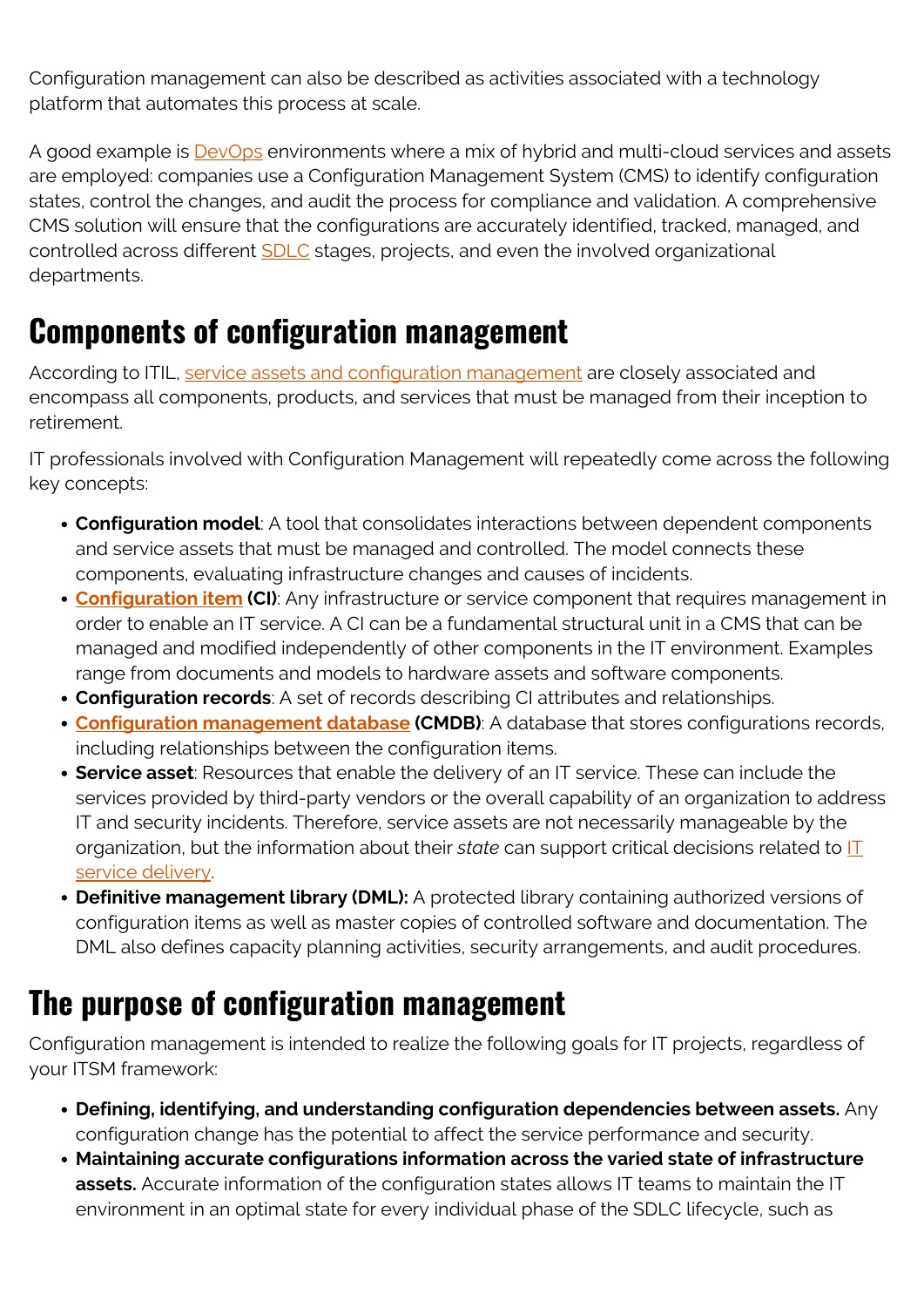development, test, production, and release.

- **Supporting informed decision making** such as change authorization, release management and incident resolution, and other related service functions of an ITSM framework.
- **Controlling how configurations are updated and modified.** These controls encompass [Infrastructure as a Code \(IaaC\)](https://blogs.bmc.com/blogs/infrastructure-as-code/) and Configuration as a Code (CaaC) practices adopted in a DevOps setting. Ensure that formal approvals are followed for releases into controlled environments.
- **Documenting configuration information and accounting for changes that may affect the integrity of CIs.** Audit the configuration management process to ensure that the necessary security and compliance protocols are followed.

### **Activities within configuration management**

To achieve these goals, incorporate these actions into your regular IT activities to support Continuous Improvement:

#### bmc

| <b>Configuration Management activities</b> |                                                                                                                                                                                                                                                                                                                                                           |
|--------------------------------------------|-----------------------------------------------------------------------------------------------------------------------------------------------------------------------------------------------------------------------------------------------------------------------------------------------------------------------------------------------------------|
| <b>Management and planning</b>             | Document your configuration management plan: describe<br>the level of configuration management applied to various<br>service assets and components.                                                                                                                                                                                                       |
| <b>Configuration identification</b>        | Define and classify service assets and components to be<br>managed across their whole service lifecycle. Describe the<br>hierarchical relationships of CIs with associated<br>documents, changes, incidents and the wider<br>configuration structure in the IT environment.                                                                               |
| <b>Configuration control</b>               | Introduce policies and procedures to control software<br>licensing, access and build control. Ensure compliance of<br>data migration, asset distribution, and installations. Follow<br>the protocols necessary to maintain a high quality and<br>secure DML.                                                                                              |
| <b>Status accounting and reporting</b>     | Track the progress and variation across changing states of<br>CIs. When a CI moves through lifecycle phases, the CMS<br>should record the status changes. The reports can include<br>configuration states of each CI, including their baseline,<br>modified, and deviated configurations.                                                                 |
| <b>Verification and audit</b>              | Perform reviews and audits to align the configuration<br>states with documented baselines. Before introducing a<br>change or release, verify the configuration information<br>against specified requirements. You'll discover<br>unregistered CIs during this audit phase, so you can apply<br>necessary controls before including secure CIs in the DML. |